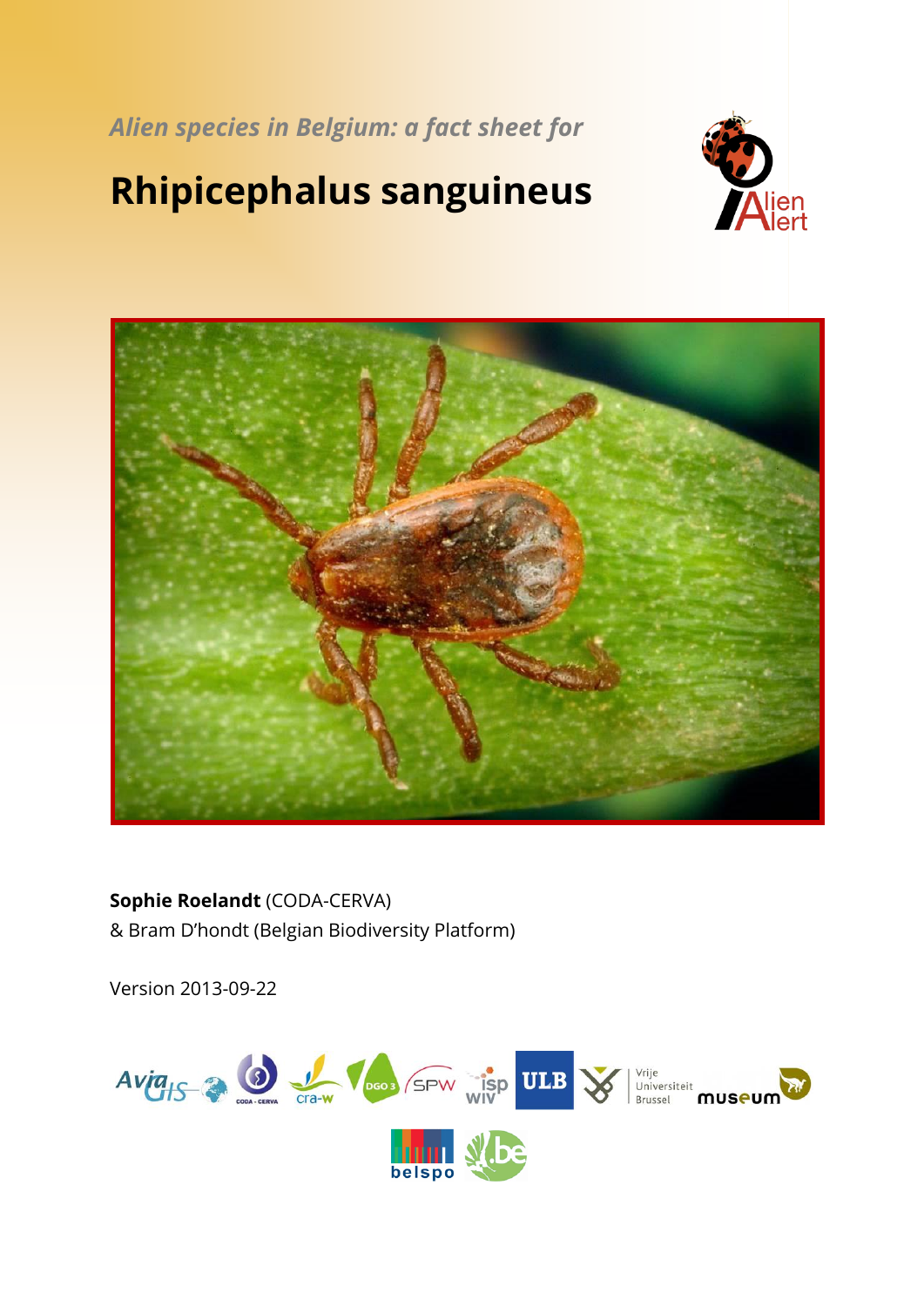

This fact sheet was created as part of the project *Alien Alert*, which aims at developing an integrated quick-screening tool for emerging pests and invasive species in Belgium. This BELSPO-funded project involves eight scientific institutions. Coordination is provided through the Belgian Biodiversity Platform.

he objective of this fact sheet is to support the identification of potentially invasive The objective of this fact sheet is to support the identification of potentially invasive<br>non-native species for Belgium and neighbouring areas. Organisms that qualify for this fact sheet are species that are not present in Belgium but likely to become so in the near future, or that are present but not widely distributed, and are likely to cause environmental and/or socio-economic harm.

The scheme of this risk assessment is based upon the International Standards for Phytosanitary Measures, which are endorsed by the Food and Agriculture Organization of the United Nations (FAO 2004). It consecutively assesses the stages of entry, establishment, spread & ecological and/or economic impacts.

(Reference: FAO (2004) International Standard for Phytosanitary Measures No. 11: *Pest risk analysis for quarantine pests including analysis of environmental risks and living modified organisms.*)

(Cover picture taken from [http://commons.wikimedia.org.](http://commons.wikimedia.org/))

## **Table of contents**

| $\mathcal{P}$ |       |  |  |  |
|---------------|-------|--|--|--|
|               | 2.1   |  |  |  |
|               | 2.2   |  |  |  |
| 3             |       |  |  |  |
|               | 3.1   |  |  |  |
|               | 3.1.1 |  |  |  |
|               | 3.1.2 |  |  |  |
|               | 3.1.3 |  |  |  |
|               | 3.1.4 |  |  |  |
|               | 3.1.5 |  |  |  |
|               | 32    |  |  |  |
|               | 3.2.1 |  |  |  |
|               | 3.2.2 |  |  |  |
|               | 3.2.3 |  |  |  |
|               | 3.2.4 |  |  |  |
| 4             |       |  |  |  |
| 5             |       |  |  |  |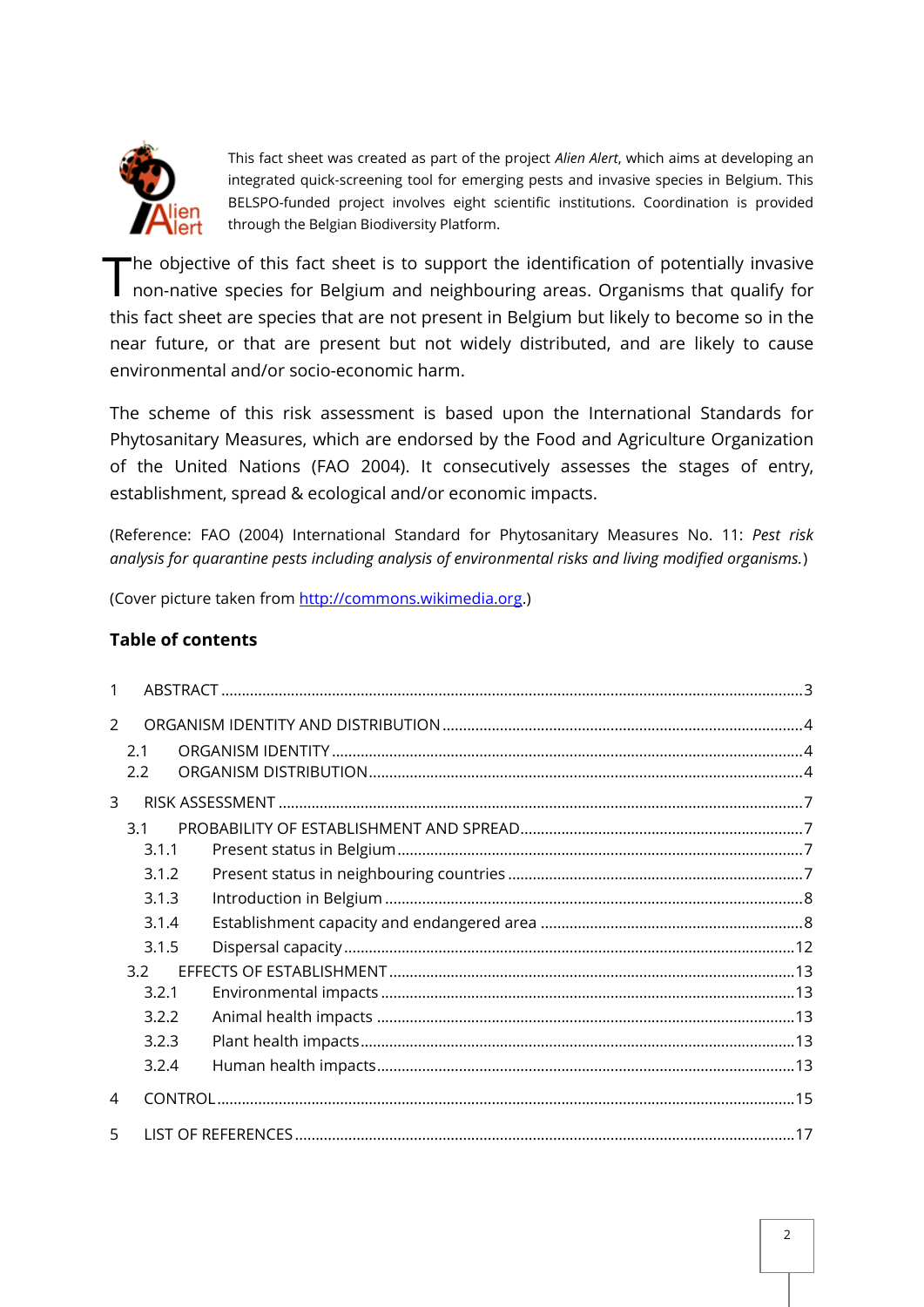#### <span id="page-2-0"></span>**1 ABSTRACT**

The brown dog tick (*Rhipicephalus sanguineus*) is the most widespread tick in the world and a well-recognized vector of many pathogens affecting dogs and occasionally humans. This tick can be found on dogs living in both urban and rural areas, being highly adapted to live within human dwellings and being active throughout the year not only in tropical and subtropical regions, but also in some temperate areas. Depending on factors such as climate and host availability, *R. sanguineus* can complete up to four generations per year. Recent studies have demonstrated that ticks exposed to high temperatures attach and feed on humans and rabbits more rapidly. This observation suggests that the risk of human parasitism by *R. sanguineus* could increase in areas experiencing warmer and/or longer summers, consequently increasing the risk of transmission of zoonotic agents (e.g., *Rickettsia conorii* and *Rickettsia rickettsii*) (Dantas-Torres 2010).

*R. sanguineus* is an endophilic (adapted to indoor living), monotropic (all developmental stages feed on the same host species), and three-host (each life stage requires a new host to feed on) tick species. However, although highly endophilic, *R. sanguineus* is also able to survive in outdoor environments, mainly if refuges such as limestone walls are available. Moreover, although monotropic, this tick can occasionally feed on other hosts (e.g. humans), which do not belong to its 'natural trophic chain'. These facts indicate that *R. sanguineus* is a catholic tick, being able to adopt different strategies for survival, as needed. When seeking a host, the brown dog tick is a hunter (host-seeking behaviour), although it can also adopt the ambush strategy (questing behaviour) (Dantas-Torres 2010).

*R. sanguineus* sensu strictu is a very host-specific species, infesting mostly dogs and occasionally some wild carnivores. However, the *R. sanguineus* spp. are three(2)-hostticks, mostly found on African mammals including domestic ruminants. The different spp. are easily misidentified (Jongejan and Uilenberg 1994). Current concepts of tick phylogeny, taxonomy, and nomenclature are based on molecular analyses (Merck 2011).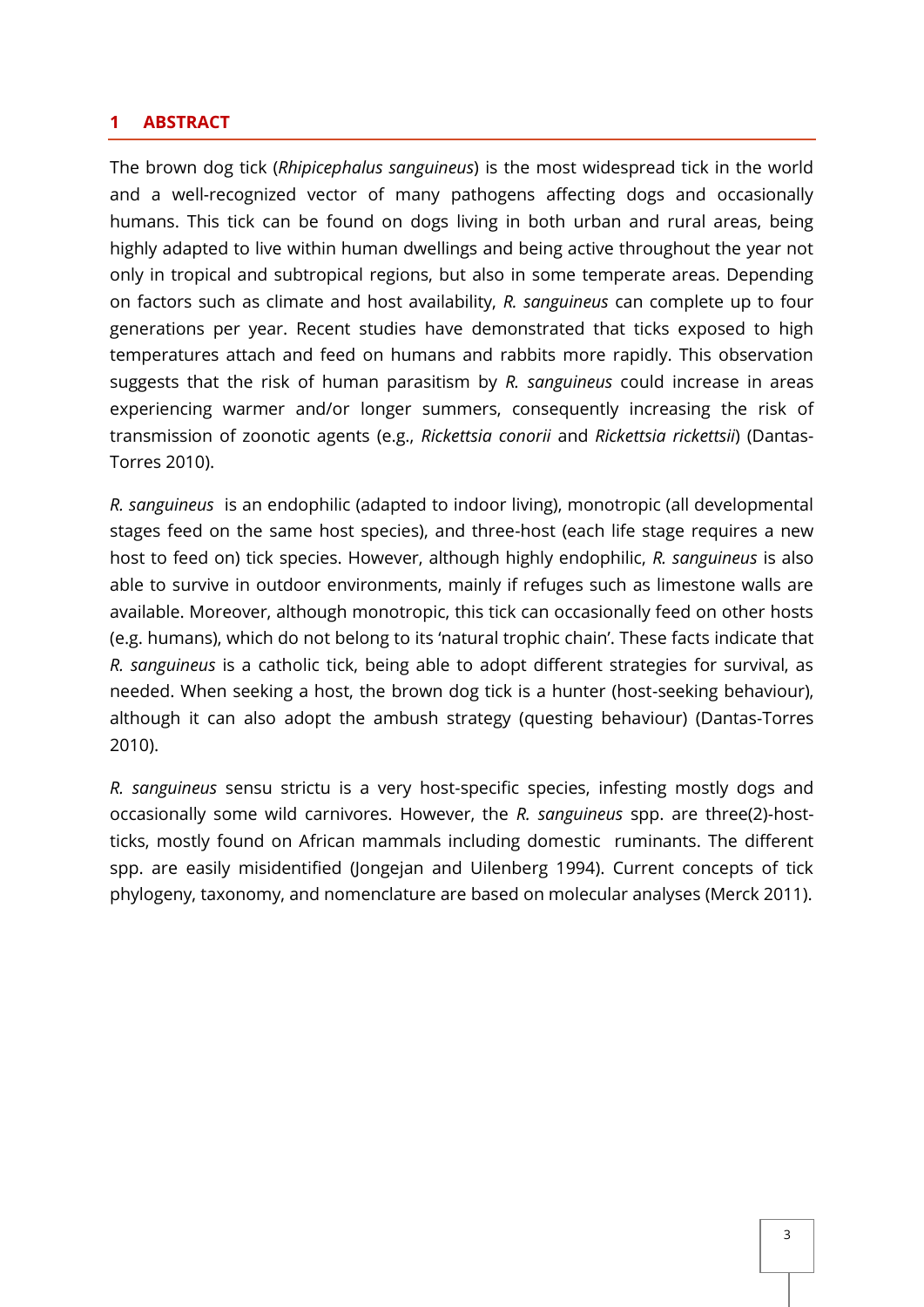### <span id="page-3-0"></span>**2 ORGANISM IDENTITY AND DISTRIBUTION**

#### <span id="page-3-1"></span>**2.1 ORGANISM IDENTITY**

| Scientific name:    | Rhipicephalus sanguineus (Latreille 1806)   |
|---------------------|---------------------------------------------|
| Synonyms:           | (none known)                                |
| Common names:       | Brown dog tick, kennel tick                 |
| Taxonomic position: | Arthropoda > Arachnida > Ixodida > Ixodidae |

#### <span id="page-3-2"></span>**2.2 ORGANISM DISTRIBUTION**

#### *A/ Native range*

The brown dog tick *Rhipicephalus sanguineus* is the most widespread tick in the world, even considering that many ticks currently identified as *R. sanguineus* might actually represent other closely related species (e.g., *Rhipicephalus turanicus*; Dantas-Torres 2010).

In tropical and subtropical areas, *R. sanguineus* ticks are prevalent throughout the year, whereas in temperate regions they are most active from the late spring to early autumn. *Rhipicephalus sanguineus* ticks can overwinter in the environment and even infest dogs during winter in some regions of temperate climate (e.g., south-eastern Oklahoma and north-western Arkansas, United States; Dantas-Torres 2010).

*Rhipicephalus sanguineus* is an endophilous tick, being usually found indoors crawling on carpets, walls, and furniture. However, it can also be abundant in peridomestic areas, as reported in eastern Arizona. They can be found walking on outside walls of houses, on the ground (between rocks), and inside cracks and crevices. Indeed, high levels of environmental infestation might increase the risk of human exposure to *R. sanguineus* and thus the risk of acquiring certain tick-borne pathogens, such as *R. rickettsia* (Dantas-Torres 2010).

The Brown dog tick or kennel tick is one of the most widely distributed ticks in the world. *Rhipicephalus sanguineus* is found in practically all countries between 50 degrees N and 35 degrees S latitude. Brown dog ticks can be found outdoors in the southern regions during any time of the year, and can be found outdoors during the warm months in the some northern regions. It is generally believed that this species of tick cannot overwinter in the more northern regions except within buildings with centralised heating (CVBD 2012).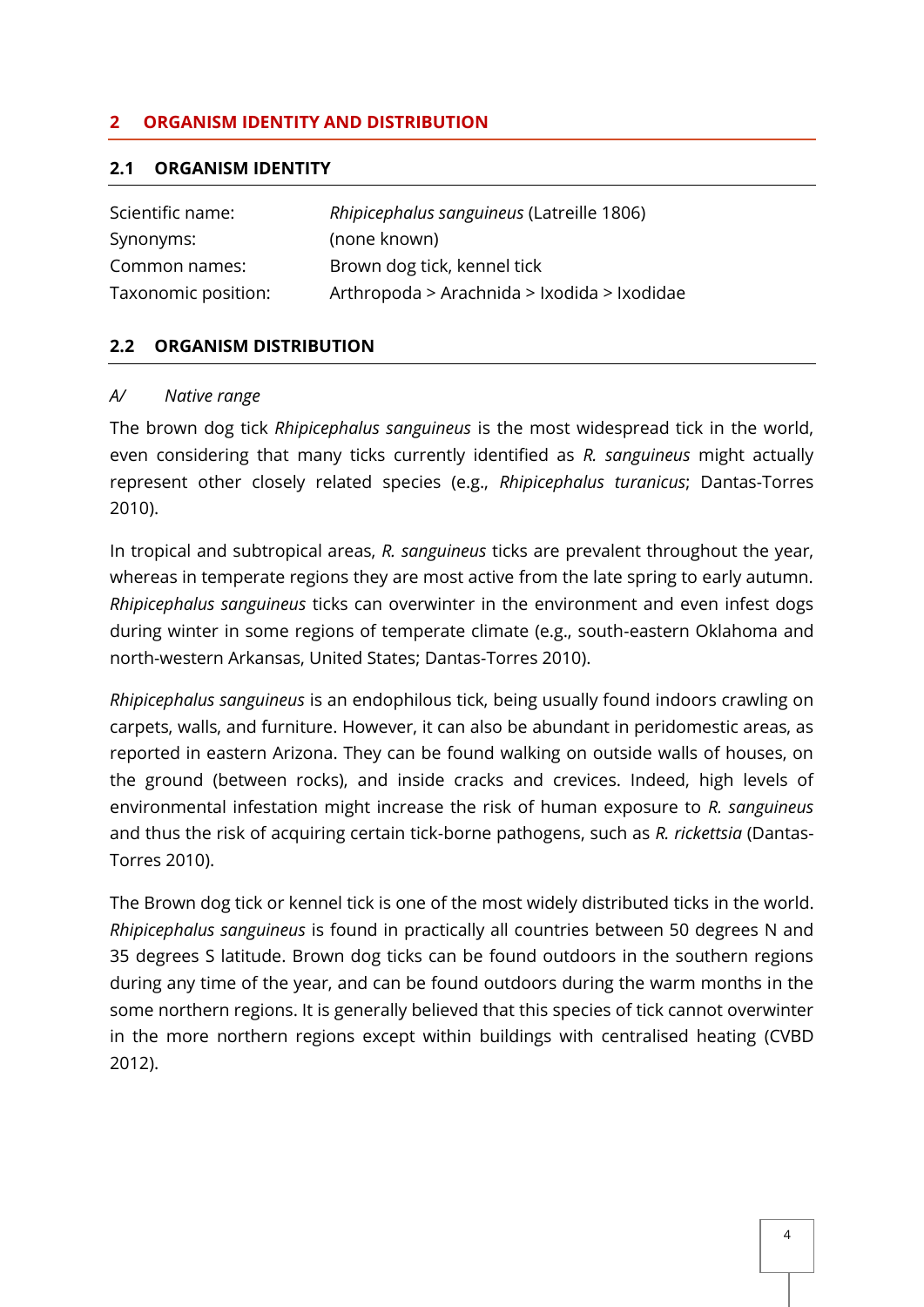

Figure – From CDC (2012)



Figure - Leeson 1951

## *B/ Introduced range*

The best known African rhipicephalid, *R. sanguineus*, the kennel tick or brown dog tick, has spread worldwide with domestic dogs. It is now established in buildings as far north as Canada and Scandinavia and as far south as Australia (Merck 2011).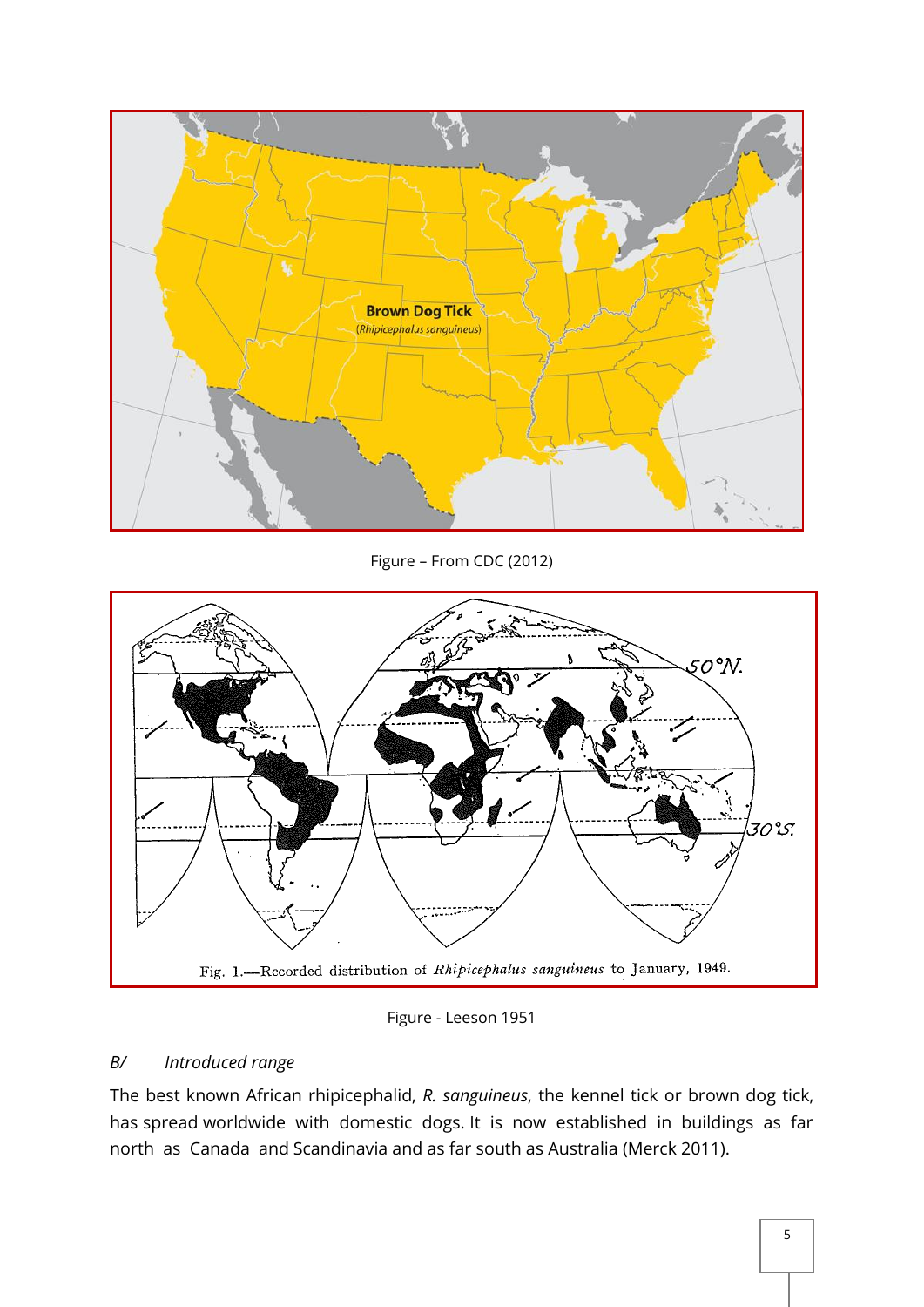### **Belgium**

Fain (1990) considers *R. sanguineus* not to be belong to the native fauna of Belgium. Yet, it is stated to frequently appear in countries north of its native Mediterranean range, including Belgium. See below for details.

#### **Rest of Europe**

Fain (1990) also lists the UK, Germany, Switzerland and the Netherlands as countries where *R. sanguineus* is sometimes encountered on dogs that have previously been in southern Europe.

#### **Other continents**

Given its cryptic nature, it is not always easy to disentangle native from alien regions, especially in the tropics?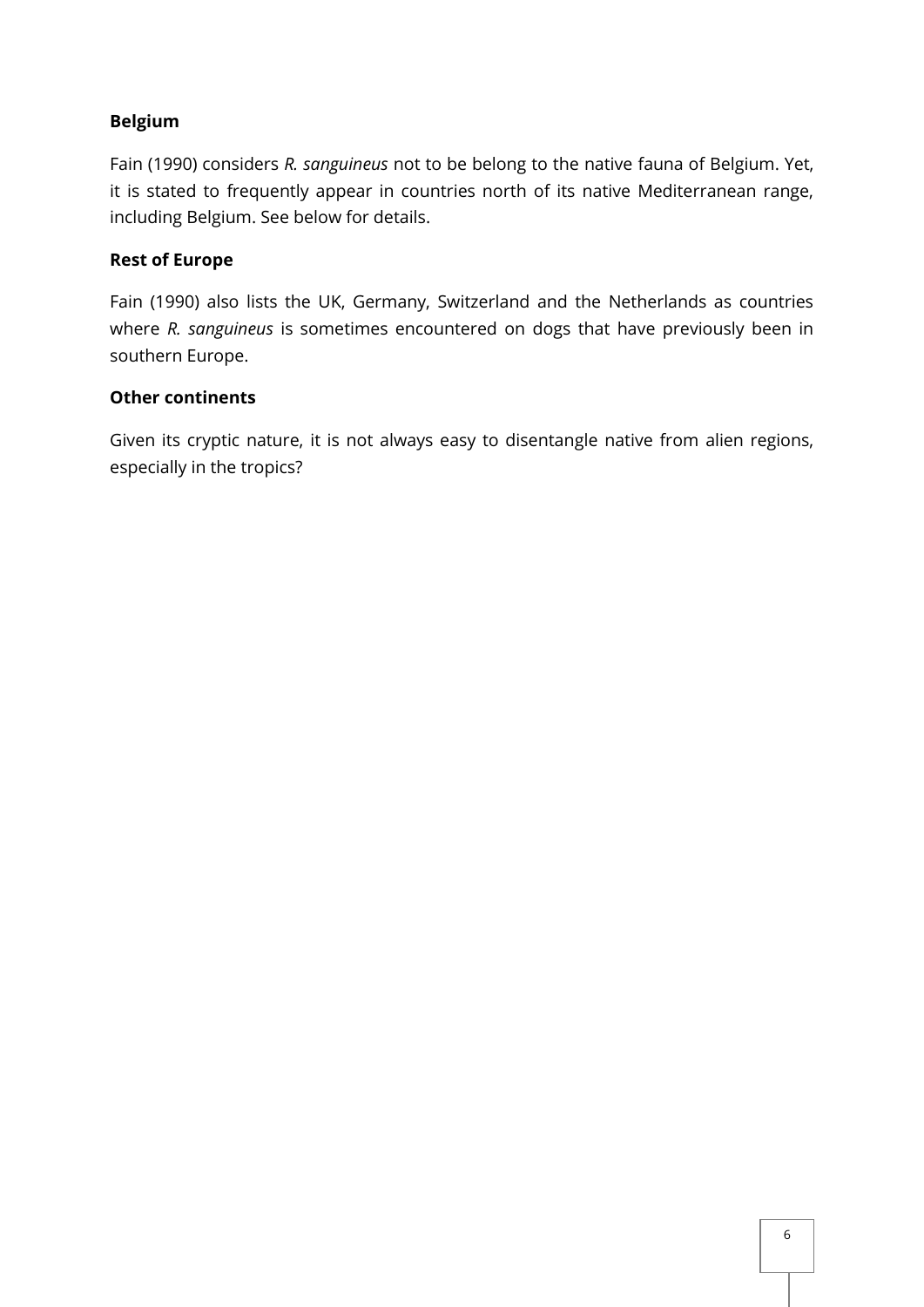#### <span id="page-6-0"></span>**3 RISK ASSESSMENT**

#### <span id="page-6-1"></span>**3.1 PROBABILITY OF ESTABLISHMENT AND SPREAD**

#### <span id="page-6-2"></span>**3.1.1 Present status in Belgium**

Fain (1990) reviewed the ticks recorded within Belgium up to that date. The Belgian fauna comprises 16 species, four of which are considered alien (including *R. sanguineus*). Their collections represent about 10 cases of vectors carrying the tick (about 40 inviduals in total), mostly dogs but also one human, distributed over the country.

A recent map of Belgian observations has been provided by Obsomer et al. (2013). Compared to the figure below, very few observations are added.



Figure – Distribution of *R. sanguineus* in Belgium, from Fain (1990).

#### <span id="page-6-3"></span>**3.1.2 Present status in neighbouring countries**

**UK** - Featherstone et al (2012) reported the identification of a *R. sanguineus* brown dog tick, on a cross-bred, previously stray dog that had been imported from Greece in May 2012. However, there is no evidence to suggest that *R. sanguineus* is currently an endemic tick in the UK.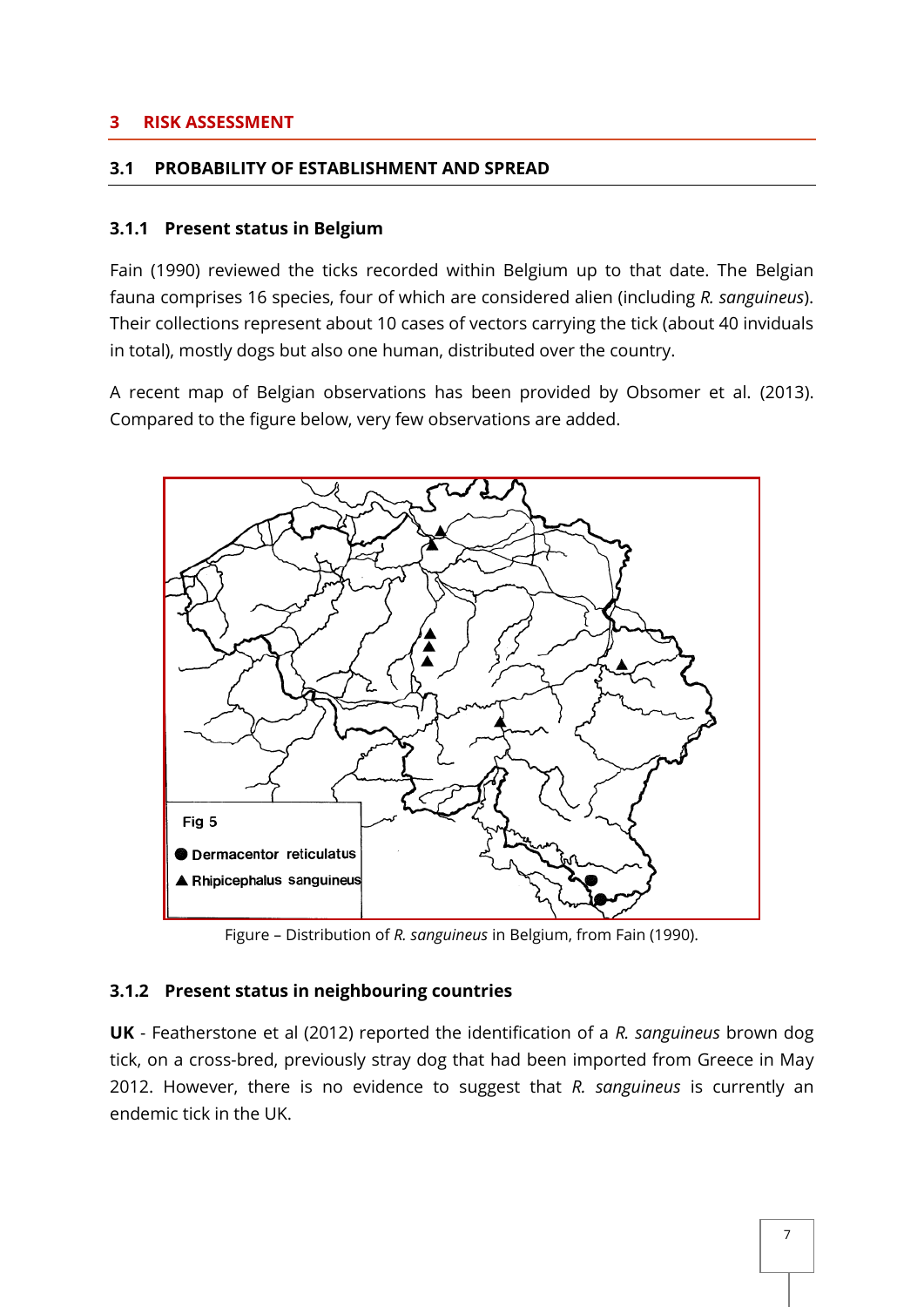## <span id="page-7-0"></span>**3.1.3 Introduction in Belgium**

Global warming might prompt the establishment of tick populations in previously free areas. For instance, it has been speculated that an increase of about 2-3°C in the mean temperature from April to September could result in the establishment of populations of *R. sanguineus* in regions of northern temperate Europe. However, the actual impact of global warming on *R. sanguineus* ticks is uncertain (Dantas-Torres 2010).

Imported companion animals provide a route via which exotic ticks and their associated pathogens can be introduced (Featherstone et al. 2012; Jameson et al. 2010).

## <span id="page-7-1"></span>**3.1.4 Establishment capacity and endangered area**

## *A/ Life-cycle and reproduction*

In Africa, the Near East, and parts of southern Europe, adult *R. sanguineus* parasitize wild and domestic carnivores, sheep, goats, camels, other livestock, and various wild mammals, especially hares and hedgehogs. Immatures in nature in this area feed on small mammals. However, in urban situations everywhere, dogs are virtually the only hosts of immatures and adults. Humans are attacked infrequently, more often in situations when children play and sleep in close contact with heavily infested dogs. Strains of adult *R. sanguineus* that feed on cattle are recorded in parts of Mexico and in Tahiti. This tick is active throughout the year in the tropics and subtropics but only from spring to fall in temperate zones. Newly active adults and nymphs are frequently seen climbing walls from floor-level cracks (Merck 2011).

Adult male ticks do not enlarge upon feeding as do females. Before feeding, adult female ticks resemble the males in size, shape and color. As they feed, females become engorged and swell. The legs, mouthparts and shield area behind the head remain redbrown, but the enlarged portion of the body becomes gray-blue to olive. The red-brown color is distinctive and no other tick normally encountered will be uniformly red-brown (CVBD 2012).

Egg-laying begins about three days after the engorged adult female drops from the dog. The female tick may deposit as many as 5,000 eggs in places such as between boards, under plaster or carpeting, or in other cracks and crevices. The eggs usually hatch in about three weeks, although up to several months may be required under particularly cool or dry conditions (CVBD 2012).

After hatching, the larvae wait months while waiting for a host. Once on the host, the larvae feed for about three days and then drop off. Molting occurs about one week after the blood meal, and nymphs emerge to climb vegetation or vertical surfaces to again wait for a host (CVBD 2012).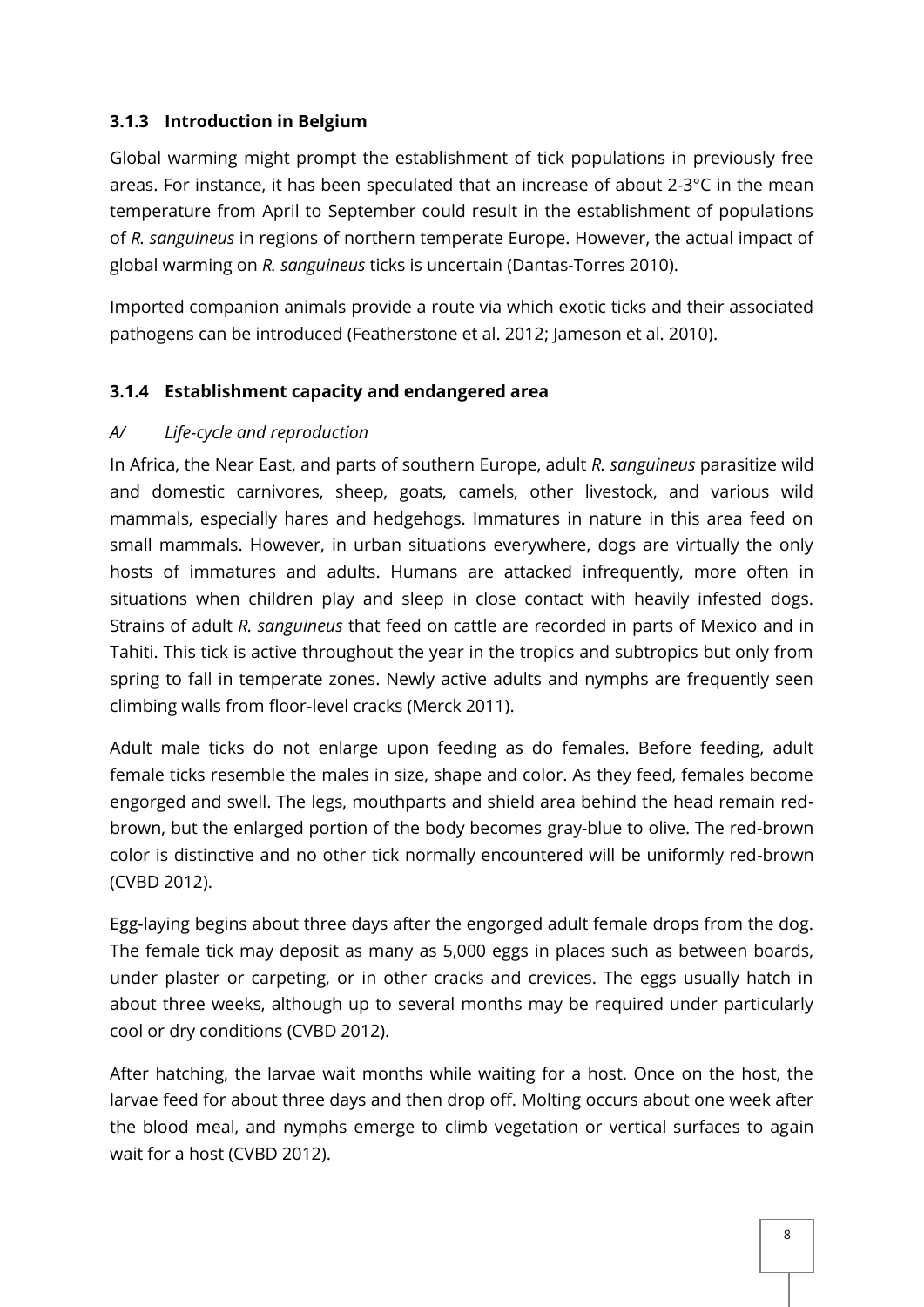The feeding of the nymphs will last about four days, after which they again to drop off and molt into the adult stage. Adults can live up to 1 1/2 years, without feeding, but must feed before mating. After mating, the female completely engorges herself with blood and then drops off the host to lay eggs (CVBD 2012).

The adults commonly attach to the ears and between the toes and the larvae and nymphs are often found in hair along the back. While these developmental stages are often found on the indicated host body regions, they are not restricted to these regions and may be found on practically any part of the dog's body (CVBD 2012).

Each female produces about 1500-4000 eggs during several weeks. Egg incubation ranges from 6 days to some weeks, hatched larvae start searching for a host after 7 days, the pre-moulting period lasts some days to weeks (depending on T°) while moulting takes place in hours (Dantas-Torres 2010).

More details and tables on life cycle and reproduction for R. sanguineus can be found in Beugnet et al. (2009) and in Jacobs et al. (2004).

## *B/ Climatic requirements*

It has been shown that *R. sanguineus* can develop well under different conditions in terms of temperature (e.g., 20-35°C) and relative humidity (e.g., 35-95%). In ideal, tropical, climatic conditions, 3 to 4 tick generations can be observed in 1 year. In tropical climates, the ticks are active all year round, whereas in temperate regions only from late Spring to early Autumn (Dantas-Torres 2010).

Brazil and Mexico are examples where 2,5(-3) generations per year can complete their lifecycle, due to tropical, typically warm and semi-humid weather and alternate, rainy vs. dry seasons. There is a positive correlation between tick prevalence and rainfall in these areas (during spring, summer and autumn) and with temperature (in winter; Silveira et al. 2009).

Several phases of the lifecycle are temperature or humidity dependent: e.g. egg hatching is not possible at 8°C, laying eggs is possible between 15-40°C, low temperatures show a positive correlation with pre-oviposition period length and a negative correlation with hatch rate, longevity and reproductive fitness index (Dantas-Torres & Otranto 2011).

When T° drops below 18°C and/or when relative humidity drops below 50%, the lifecycle is severely limited or stopped (Silveira et al. 2009). Diapause sets in when temperatures drop to 10°C or below (Dantas-Torres 2010).

In tropical climates, the ticks are active all year round, whereas in temperate regions only from late spring to early autumn (Dantas-Torres 2010).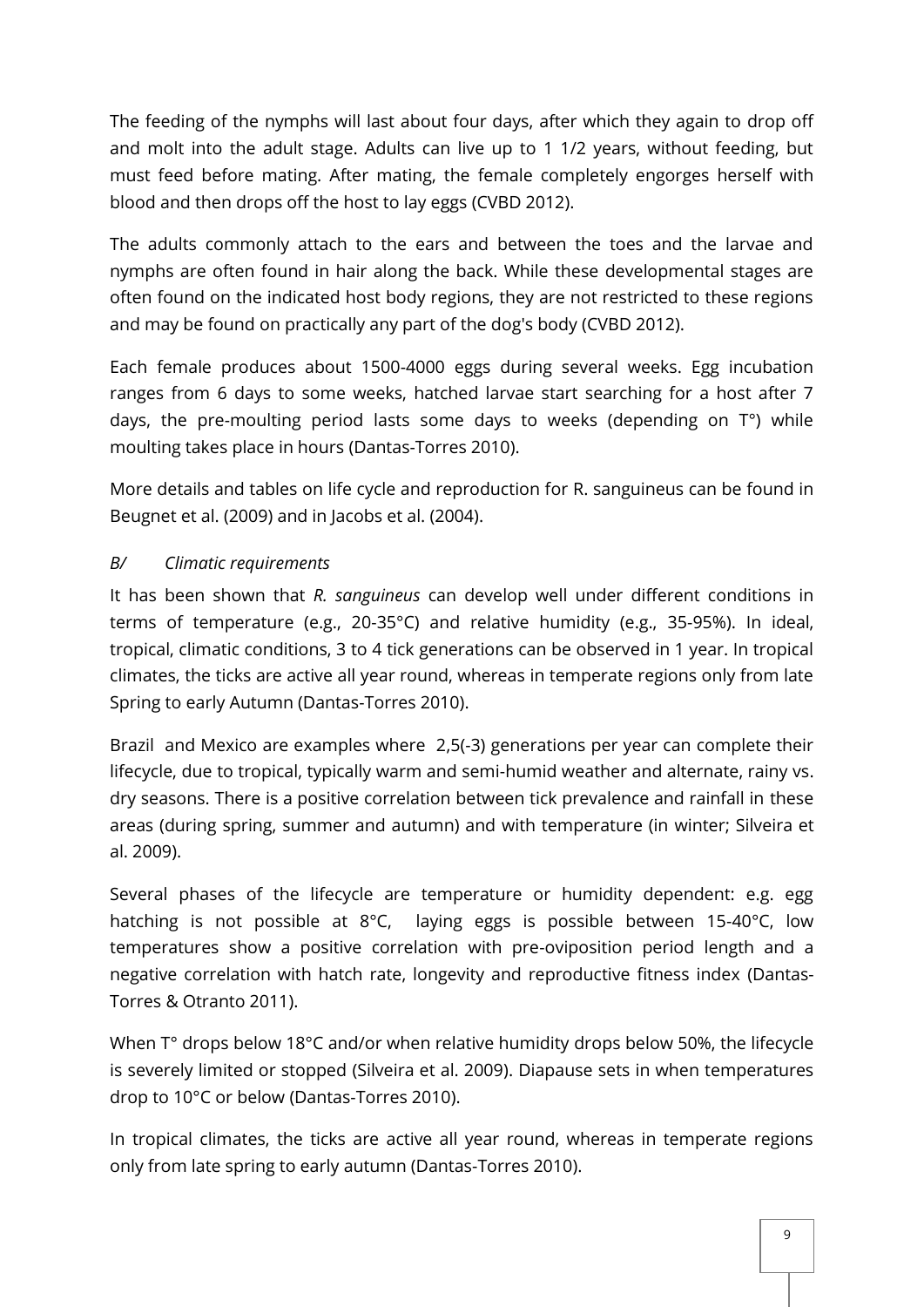While global warming might affect the survival of some tick species that are adapted to live in humid environments (e.g., Atlantic rainforest), it will probably have only a minor (if any) negative impact on ticks like *R. sanguineus* that are less dependent upon a moisturerich habitat for survival and more resistant to desiccating conditions (Dantas-Torres 2010).

On the contrary, the global warming might prompt the establishment of tick populations in previously free areas. For instance, it has been speculated that an increase of about 2- 3°C in the mean temperature from April to September could result in the establishment of populations of *R. sanguineus* in regions of northern temperate Europe. Though the actual impact of global warming on *R. sanguineus* ticks is uncertain, further spread would expose more human hosts to this tick (Dantas-Torres 2010).

More details and tables on climatic requirements and influences on *R. sanguineus* can be found in Beugnet et al. (2009,) in Jacobs et al. (2004) and in Dantas-Torres & Otranto (2011).

## *C/ Habitat preferences*

Most of the ticks are not found on the dog but in the environment. As a typical threehost-tick, *R. sanguineus* spends most of its lifetime in the environment, where it is under direct influence of several biotic (e.g., predators) and abiotic (e.g., weather condition) factors (Dantas-Torres 2010).

*Rhipicephalus sanguineus* is an endophilous tick, being usually found indoors crawling on carpets, walls, and furniture. However, it can also be abundant in peridomestic areas, as reported in eastern Arizona. They can be found walking on outside walls of houses, on the ground (between rocks), and inside cracks and crevices (Dantas-Torres 2010).

The Brown dog tick is almost exclusively a parasite of dogs. When individuals of each feeding stage become fully engorged, they drop from the host and seek some protected situation in the immediate surroundings. For this reason, all tick life stages may be found behind baseboards, under window and door moldings, in window pulley openings or in furniture. A home can become heavily infested with ticks are encountered crawling on carpeting, walls and sometimes furniture (CVBD 2012).

Dogs do not become infested with Brown Dog ticks by direct contact with other dogs. Ticks feeding on a dog drop off and molt before they will resume host-seeking behaviour and attach to another dog. By far the most common host is the domestic dog – especially those housed in kennels. In the United States *R. sanguineus* seems virtually to be restricted to the domestic dog, while in other parts of the world this tick seems to have a somewhat wider range of hosts (CVBD 2012).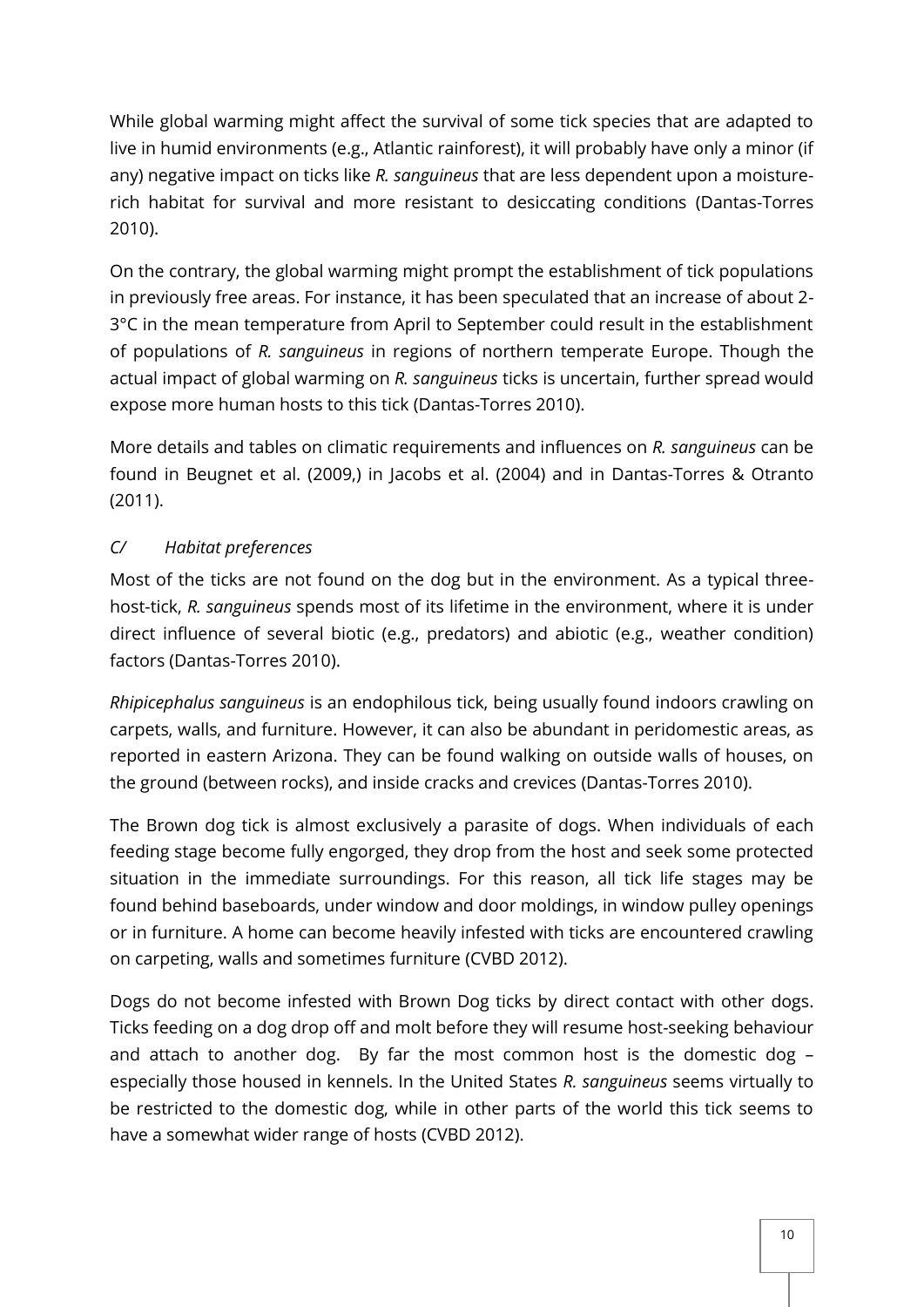## *D/ Feeding habits*

The feeding period ranges from 2 days (larvae) to several weeks (females). Nymphs also feed longer than larvae. Males tend to move to other hosts for multiple feeds or can also remain on dog for a long time. Females require the presence of a male for full engorgement and drop off. Drop-off is diurnal for larvae diurnal, while nocturnal for nymphs and females (preferably into dog's bed) (Dantas-Torres 2010).

## *E/ Natural control agents*

Natural *R. sanguineus* predators include spiders, birds and wasps (Dantas-Torres 2010).

The hymenopteran (chalcid) parasite of ticks, *Hunterellus hookeri*, frequently infests nymphal *R. sanguineus* in East Africa. Engorged ticks may also become parasitized by the larvae of some wasps (Hymenoptera), but these have not significantly reduced tick populations (Merck 2011).

Destruction of the required microhabitats reduces the abundance of ticks. Predators, including birds, rodents, shrews, ants, and spiders, play a role in some areas in reducing the numbers of free-living ticks (Merck 2011).

## *F/ Establishment capacity in Belgium*

This tick is capable of establishing in domestic settings in Western Europe (Featherstone et al. 2012).

Temperature is a major limiting factor for the establishment or *R. sanguineus* populations in colder temperate regions (Dantas-Torres & Otranto 2011).

It is generally believed that this species of tick cannot overwinter in the more northern regions except within buildings with centralised heating (CVBD 2012).

## *G/ Endangered areas in Belgium*

In an epidemiological study carried out in Marseille (France) it was observed that dense centres of housing were much less favourable for *R. sanguineus* ticks than scattered ones. Furthermore, it was observed that houses with gardens were more a suitable biotope for *R. sanguineus* than the environment of large buildings. Similar results have been obtained in Japan, where dogs that had contact with a garden (two weeks prior to examination) had a higher chance of being infested by *R. sanguineus*. Furthermore, in the same Japanese study, this tick was most frequently associated with dogs from urban and suburban areas (Dantas-Torres 2010).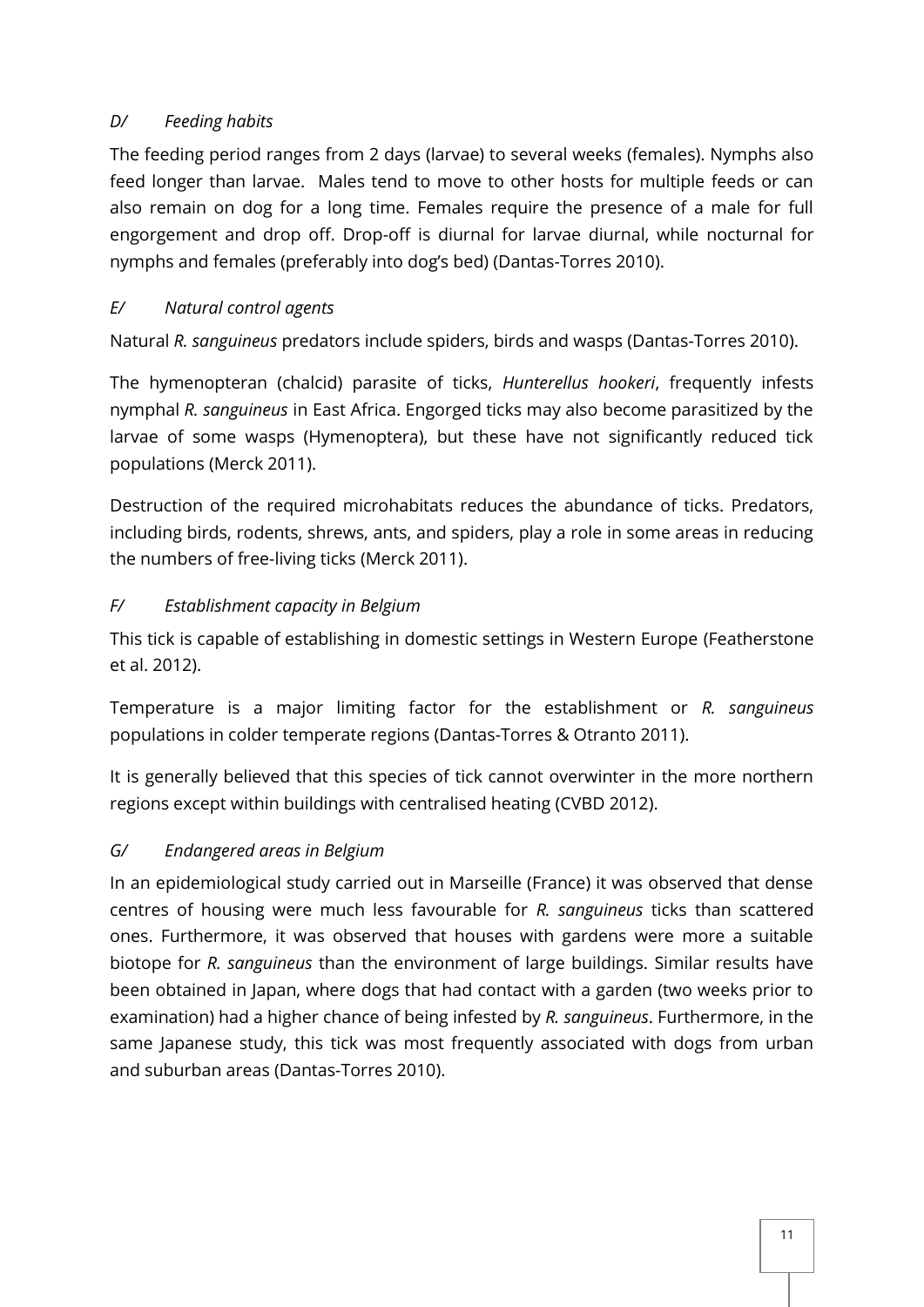## <span id="page-11-0"></span>**3.1.5 Dispersal capacity**

*A/ Natural spread*

N/A

## *B/ Human assistance*

Travelling companion animals provide a route via which exotic ticks and their associated pathogens can be introduced into non-endemic areas (e.g. UK). There is little information on the importation of exotic disease vectors via companion animals. The possible effects of climate change on the survival of exotic tick species in the UK, and existing evidence for the geographical expansion of previously exotic pathogens within Europe, further suggest an increased risk to veterinary and public health should such importations occur frequently (Jameson et al. 2010).

In the UK, between 1976 and 2009, a total of 64 *R. sanguineus* ticks were collected from imported dogs in several quarantine stations across the country. These ticks were introduced from various locations around the globe, such as: Abu Dhabi, Ghana, Libya, Mozambique, Malawi, Nigeria, Sierra Leone, Zambia, Australia, Canada, Iran, Malta, Philippines, Saudi Arabia, Singapore, South Africa, Spain, St Lucia, Tunisia, USA, West Indies, and Cyprus (Jameson et al. 2010).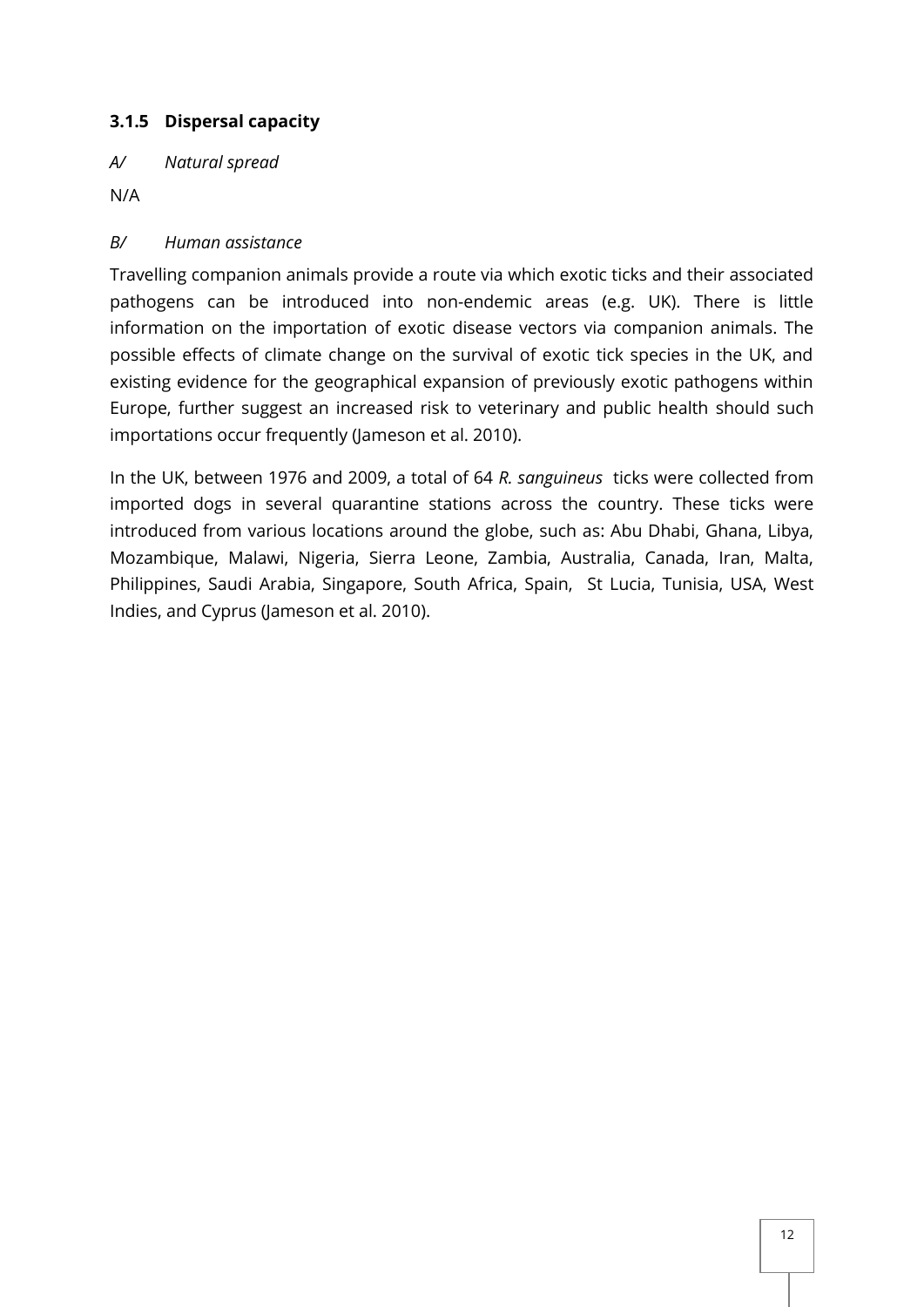#### <span id="page-12-0"></span>**3.2 EFFECTS OF ESTABLISHMENT**

#### <span id="page-12-1"></span>**3.2.1 Environmental impacts**

The Brown dog tick is a putative vector of *Ehrlichia canis*, a gram-negative, intracellulear bacterium that causes canine ehrlichiosis. Other pathogens are *Babesia vogeli*, a protozoan parasite that causes canine babesiosis, *Rickettsia rickettsii*, the causative agent of Rocky Mountain spotted fever (RMSF), and other *Rickettsia* species such as *R. belli*, *R. rhipicephali* and *R. montana* (CVBD 2012).

*R. sanguineus* is a vector of *Babesia canis*, *Ehrlichia canis*, *Rickettsia rickettsii*, *R. rhipicephali*, *R. conorii*, Crimean-Congo hemorrhagic fever virus, and Thogoto virus. In southcentral USA, R sanguineus is associated with scattered foci of *Leishmania mexicana* (Merck 2011).

#### <span id="page-12-2"></span>**3.2.2 Animal health impacts**

This tick is a parasite of dogs that can occasionally parasitize other hosts, including humans. Moreover, *R. sanguineus* is a vector of many disease agents, some of them (e.g., *Coxiella burnetii*, *Ehrlichia canis*, *Rickettsia conorii*, and *Rickettsia rickettsii*) being of zoonotic concern. Due to its veterinary and public health relevance, *R. sanguineus* is one of the most studied ticks (Dantas-Torres 2010).

In tropical endemic areas, the prevalence in free-ranging dogs can be as high as 80%. Urban dogs, young dogs and males are more infested than rural dogs, older dogs and females respectively. In dogs, the mean infestation rate can range from 3,8-39,4, being higher during the dry season (Dantas-Torres 2010).

*R. sanguineus* is a vector of canine babesiosis (Featherstone et al. 2012).

*R. sanguineus* sensu stricto is a vector of *Babesia canis* in dogs and also of *Ehrlichia canis*, the cause of tropical pancytopaenia in dogs, a severe rickettsial disease which occurs worldwide (Jongejan & Uilenberg 1994).

#### <span id="page-12-3"></span>**3.2.3 Plant health impacts**

N/A

#### <span id="page-12-4"></span>**3.2.4 Human health impacts**

This tick is a parasite of dogs that can occasionally parasitize other hosts, including humans. Moreover, *R. sanguineus* is a vector of many disease agents, some of them (e.g., *Coxiella burnetii*, *Ehrlichia canis*, *Rickettsia conorii*, and *Rickettsia rickettsii*) being of zoonotic concern. Due to its veterinary and public health relevance, *R. sanguineus* is one of the most studied ticks (Dantas-Torres 2010).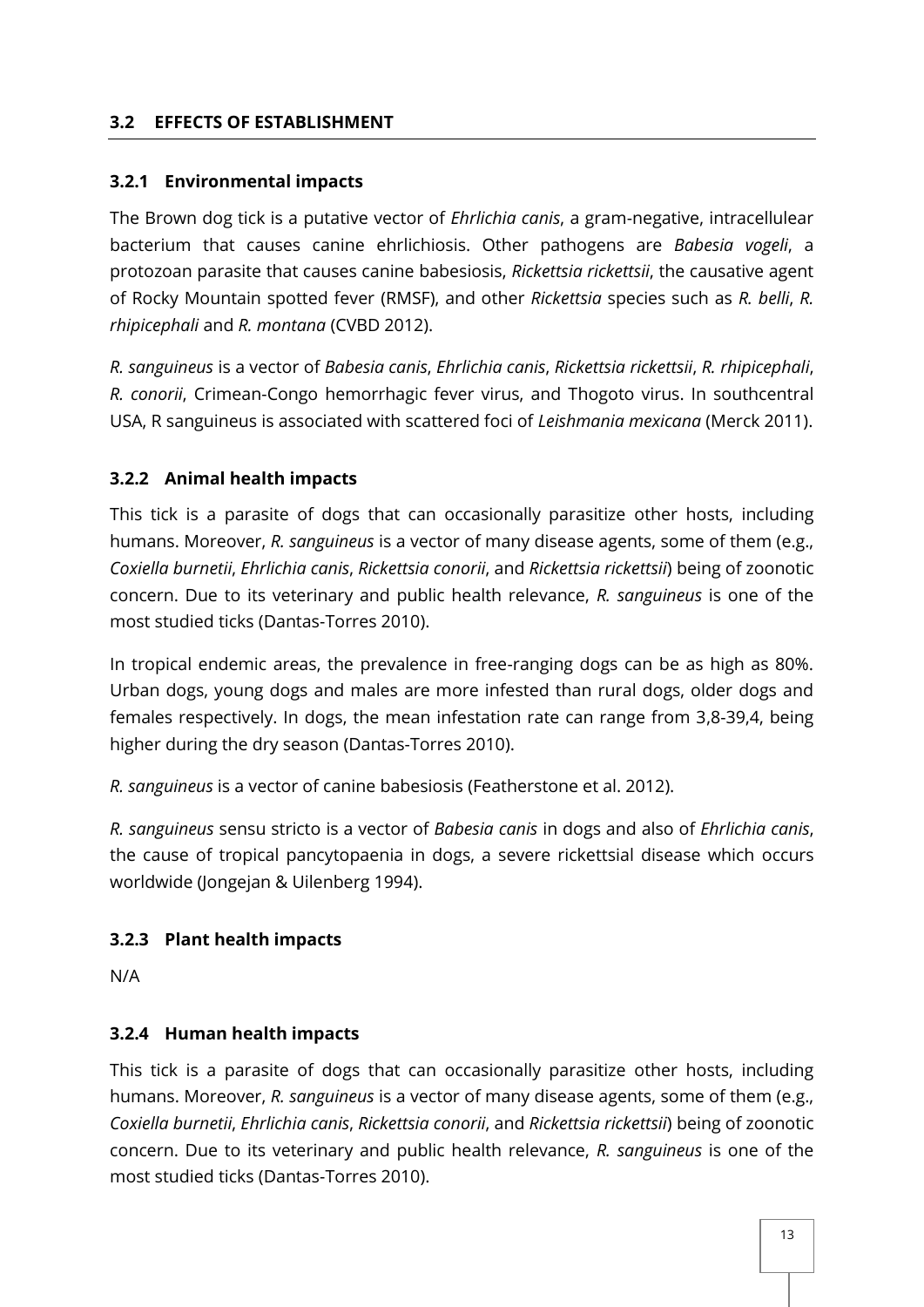*R. sanguineus* is a vector of Mediterranean spotted fever in people, caused by *Rickettsia conorii* (Featherstone et al. 2012).

The brown dog tick is an ectoparasite of public health significance, being involved in the transmission of major human pathogens, as it is the case of *R. rickettsia*. High levels of environmental infestation might increase the risk of human exposure to *R. sanguineus* and thus the risk of acquiring certain tick-borne pathogens, such as *R. rickettsii* (Dantas-Torres 2010).

This species is also a vector of classical tick-bite fever in humans (due to *Rickettsia conorïi*) (Jongejan & Uilenberg 1994).

Though the actual impact of global warming on *R. sanguineus* ticks is uncertain, further spread would expose more human hosts to this tick (Dantas-Torres 2010).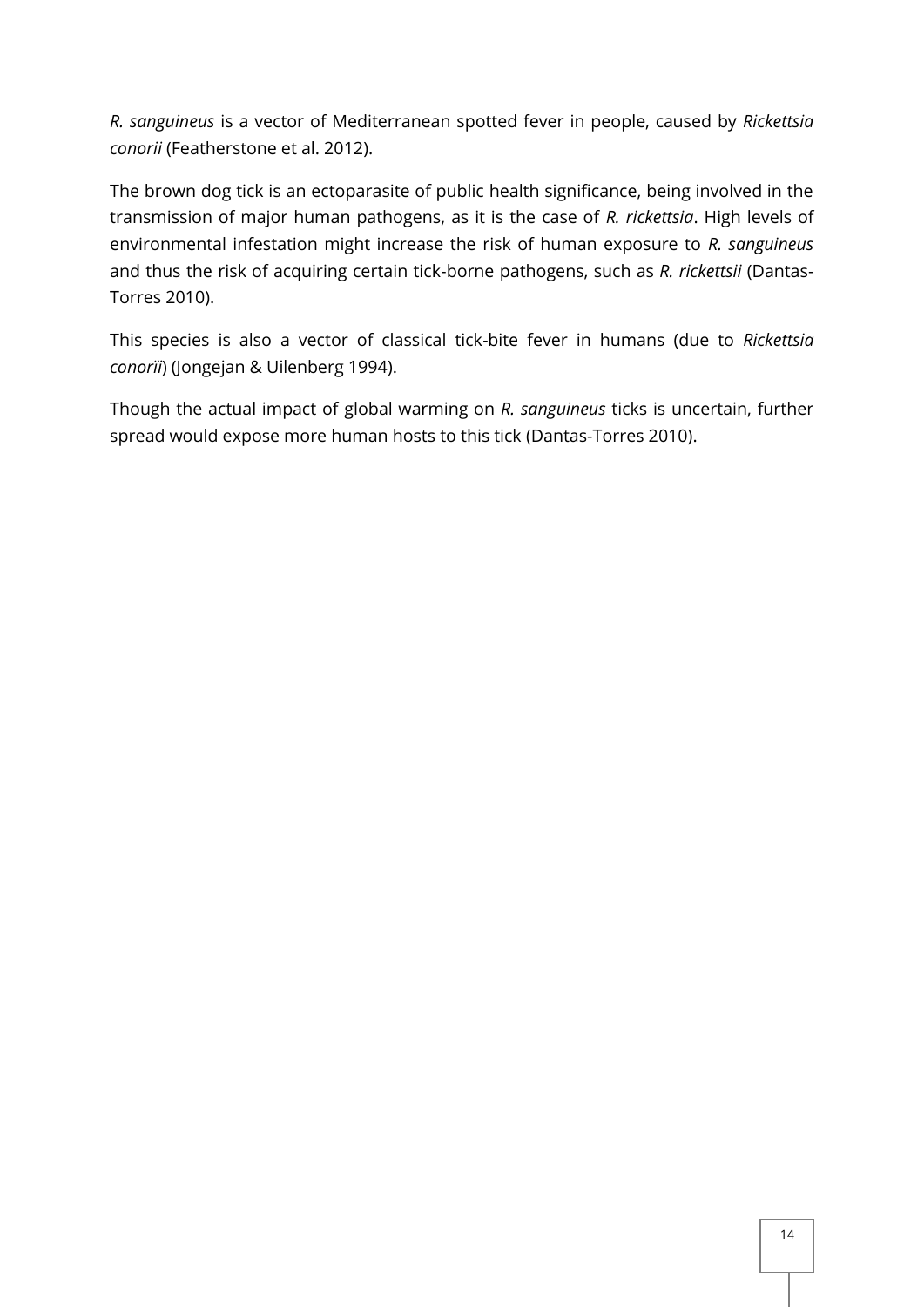#### <span id="page-14-0"></span>**4 CONTROL**

The main reasons for tick control are to protect hosts from irritation and production losses, formation of lesions that can become secondarily infested, damage to hides and udders, toxicosis, paralysis, and of greatest importance, infection with a wide variety of disease agents. Control also prevents the spread of tick species and the diseases they transmit to unaffected areas, regions, or continents. One can distinguish "Cultural and Biologic Control", "Chemical Control", "Vaccines" for the control strategies (Merck 2011).

Prospects of developing vaccines against ixodid tick vectors of diseases of major veterinary importance are not clear. When wild hosts of the vector ticks serve as reservoirs of these disease agents, vaccines against vector ticks may be unable either to eradicate the ticks or to eliminate important sources of the disease agents they transmit (Merck 2011).

Control of ticks with acaricides may be directed against the free-living stages in the environment or against the parasitic stages on hosts. Dog kennels, barns, and human dwellings may also require periodic treatment with acaricides to control the free-living stages of ixodid ticks such as the kennel tick, *R. sanguineus*. Treatment of hosts with acaricides to kill attached larvae, nymphs, and adults of ixodid has been the most widely used control method. In the first half of the 20th century, the main acaricide was arsenic trioxide. Subsequently, organochlorines, organophosphates, carbamates, amidines, pyrethroids, and avermectins have been used in different parts of the world. The introduction of new compounds, such as the phenylpyrazoles, has been necessary because of the development of resistance in tick populations (Merck 2011).

Correctly administered acaricide treatments are intended to minimise rather than eradicate the risk of imported exotic ticks. Tick controls could not be expected to completely eliminate the risk due to a degree of acaricide resistance in some tick populations. However, preventive treatment provides an important contribution to limiting exotic tick importations, and as UK data show, relaxation of tick control is likely to lead to an increased occurrence of importations of exotic species, most notably R. sanguineus (Jameson et al. 2010).

Treatment of companion animals for ticks is still recommended as best practice for pet owners when returning from abroad (Featherstone et al. 2012).

Initially the main uses of acaricides were tick eradication, prevention of spread of ticks and tickborne diseases (quarantine), and eradication and control of tickborne diseases. Eradication programs may be successful in some ecologically marginal areas, but less/unsuccessful in the ecologically more favorable areas. In the areas where eradication is not achieved, the costs of maintaining intensive tick control programs often become prohibitive and integrated biologic and chemical control strategies are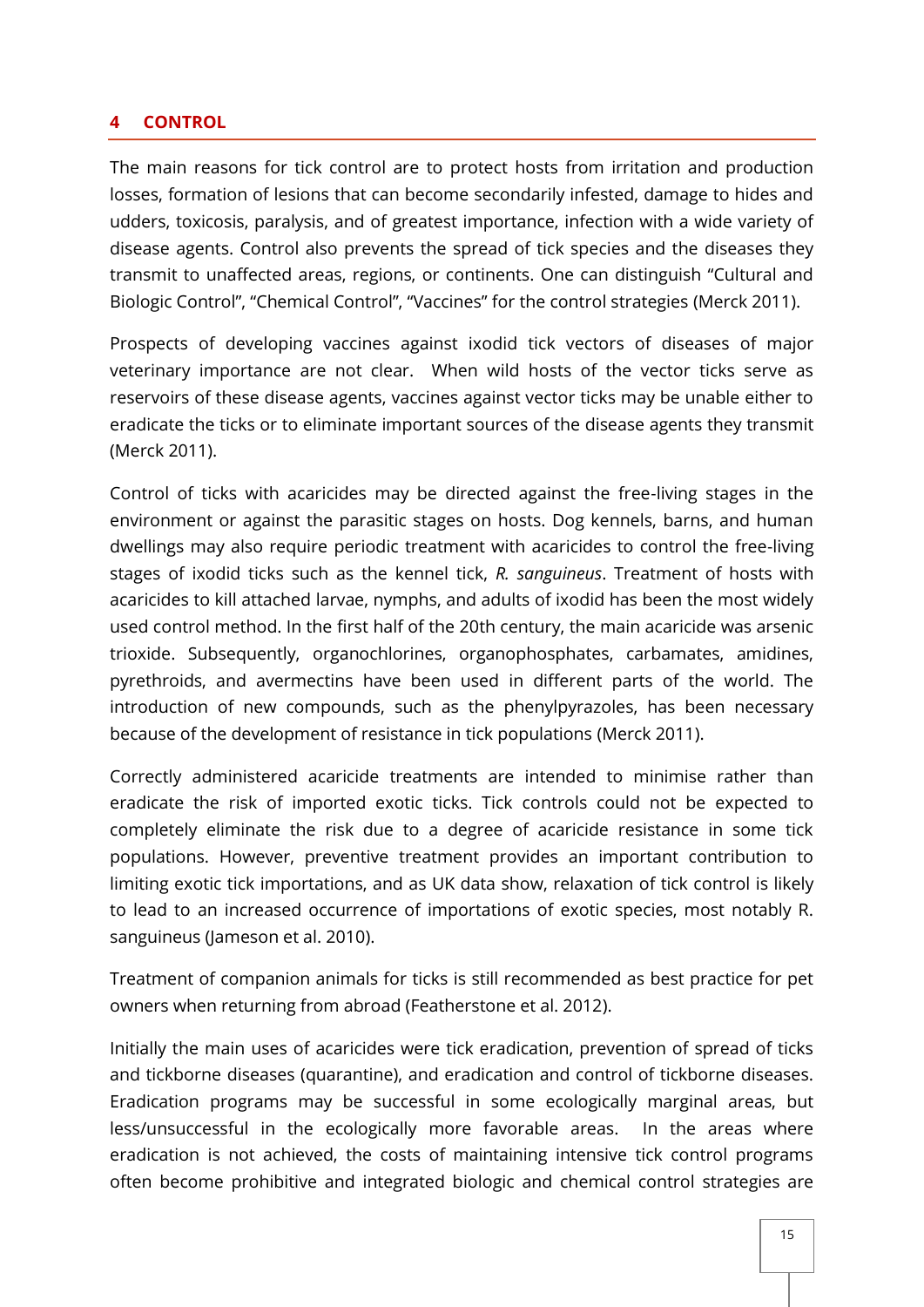being adopted. Strict quarantine measures to prevent reintroductions are enforced in countries from which ticks and tickborne diseases have been eradicated (Merck 2011).

The UK runs a tick surveillance scheme and encourages veterinary colleagues to submit ticks retrieved from both native and imported animals for identification either to the AHVLA or via the UK Tick Recording Scheme, run by the Health Protection Agency (HPA). This service is offered free of charge (Featherstone et al. 2012).

Climate-matching models, geographic information systems, and expert systems (models based on expert knowledge and artificial intelligence) are being used to identify unaffected areas in which tick pests could become established if introduced (Merck 2011).